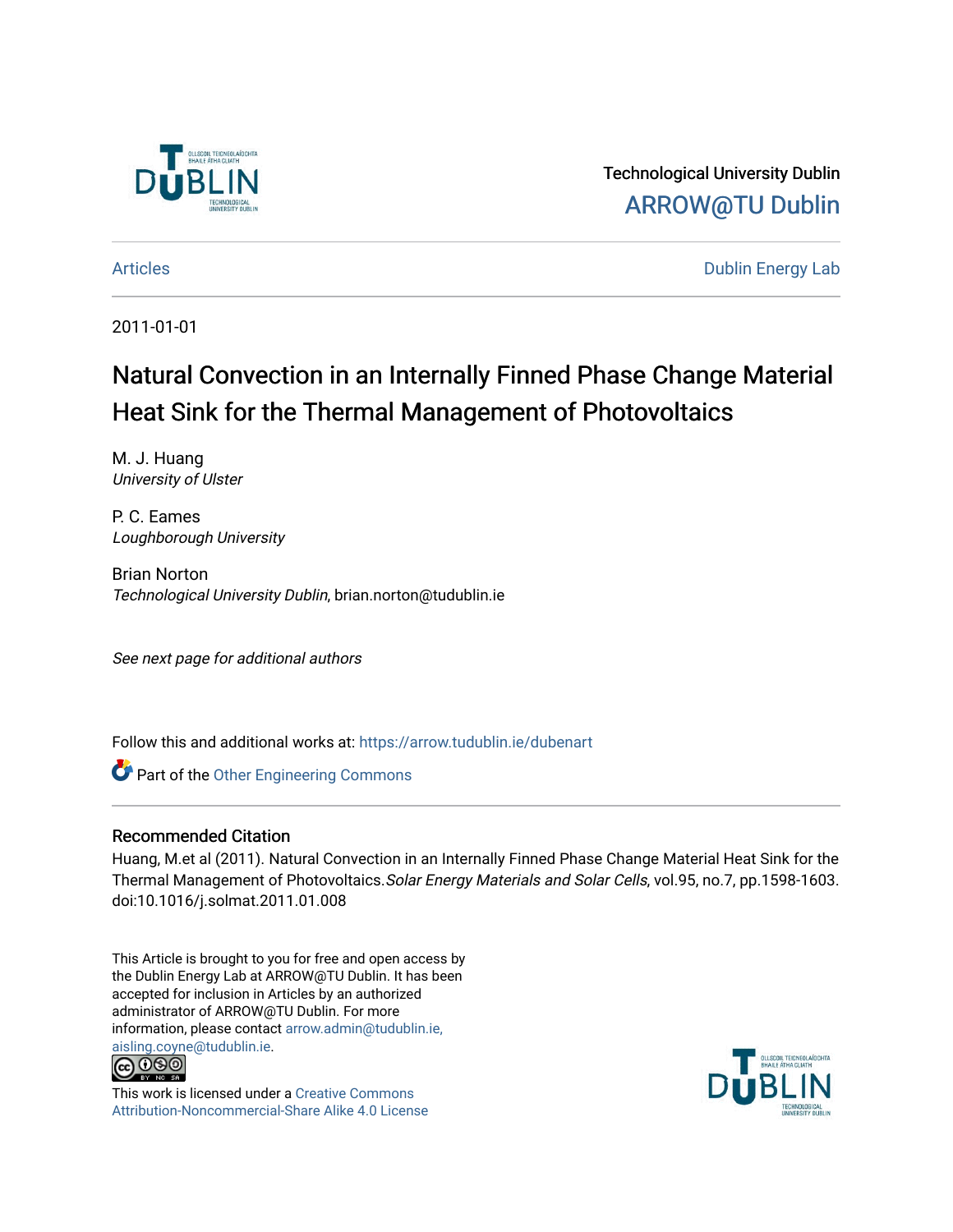# Authors

M. J. Huang, P. C. Eames, Brian Norton, and N. J. Hewitt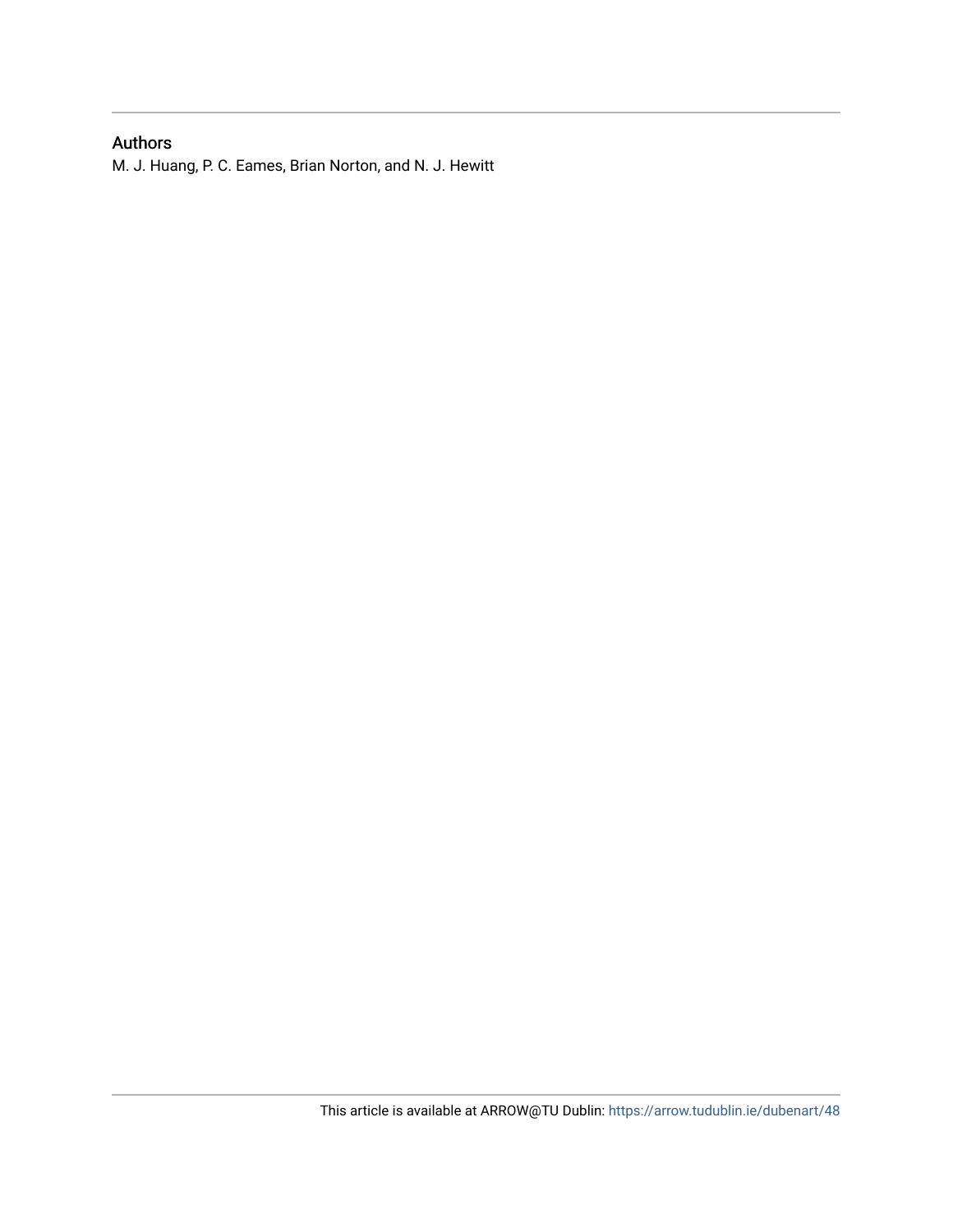# **Natural Convection in an Internally Finned Phase Change Material Heat Sink for the Thermal Management of Photovoltaics**

M.J. Huang<sup>1\*</sup>, P.C. Eames<sup>2</sup>, B. Norton<sup>3\*</sup> and N.J. Hewitt<sup>1</sup> <sup>1</sup> Centre for Sustainable Technologies, School of Built Environment, University of Ulster, Jordanstown, Co. Antrim, N.Ireland, BT37 0QB, UK m.j.huang@exeter.ac.uk <sup>2</sup> Centre for Renewable Energy Systems Technology, Department of Electronic and Electrical Engineering, Loughborough University, Leicestershire, LE11 3TU, UK <sup>3</sup> Dublin Energy Lab., Focas Institute, Dublin Institute of Technology, Dublin 8, Ireland.

\* Member of ISES

# **Abstract**

Elevated operating temperatures reduce the solar to electrical conversion efficiency of building integrated photovoltaic devices (BIPV). Phase change materials (PCM) can be used to passively limit this temperature rise although their effectiveness is limited by their low thermal conductivities and by crystallization segregation during solidification. This paper presents an experimental evaluation of the effects of convection and crystalline segregation in a PCM as a function of efficiency of heat transfer within the finned PV/PCM system. The thermal performances of bulk PCM with crystallization segregation for different internal fin arrangements are presented. It is noted that the addition of internal fins improves the temperature control of the PV in a PV/PCM system.

*Keywords: Phase change material; Building integrated photovoltaic; Convection.*

#### **1. Introduction**

Elevated operating temperatures reduce the solar to electrical conversion efficiency of silicon photovoltaic devices [1](Ref?). Active heat dissipation using air or water cooling introduces costs associated with both pumping and increased system maintenance although these costs can be offset at least in part if the generated thermal energy can be utilised in the building.. The most common passive approach to heat dissipation involves a duct arranged behind the PV panel or its mounting system allowing natural convection and wind induced air-flow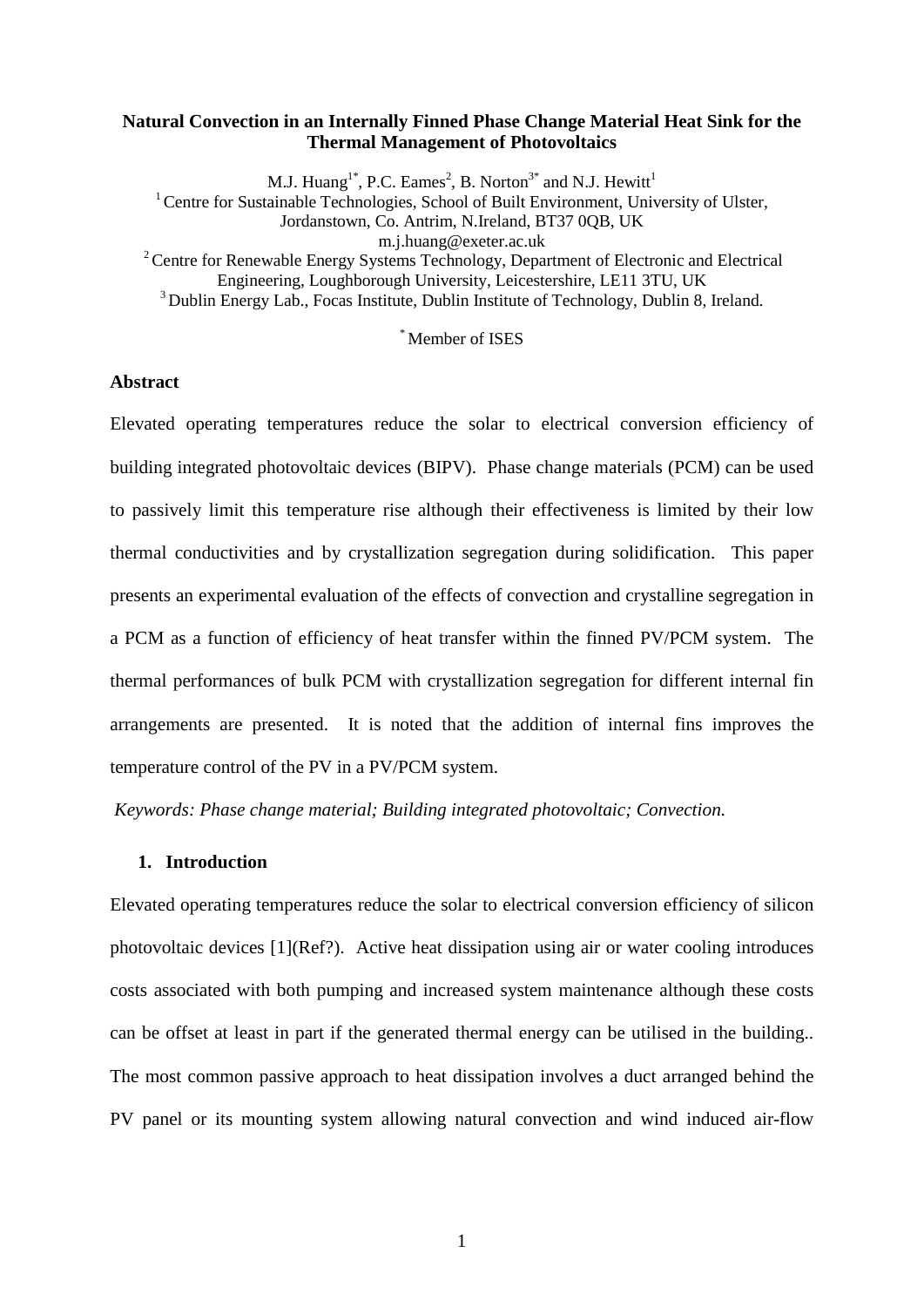across the back of the PV panel. This is inherently limited due to the uncertainty of wind direction and pressure.

At an insolation of 750  $Wm^{-2}$  and ambient temperature of 23 $^{\circ}$ C, the PV cell temperature can rise to over 45°C [2]. When the average ambient temperature is over 23°C with incident solar radiation above 400  $\text{Wm}^2$  conventional air-cooling arrangements are insufficient to maintain good PV performance. Concentrating PV systems have additional cooling requirements beyond these limits.

Phase change materials (PCM) can absorb/discharge a large amount of energy over a limited temperature range during phase change. PCMs are of interest for use in applications as diverse as thermal energy storage and the thermal management of systems as well as for active and passive cooling of electronic devices. The capacity of a PCM for energy storage and temperature control depends on its properties, heat transfer methods and system configuration. The properties of various PCMs, methods of heat transfer enhancement, design configurations of heat storage facilities as part of solar passive and active space heating systems, thermal energy storage systems and building applications have been the subject of recent reviews [3, 4, 5]. Paraffin and paraffin wax are both non-toxic and inert with most materials and do not pose a danger to either health or the environment. The more important technical barriers when using paraffin and paraffin wax for energy storage and temperature regulation are their low thermal conductivities  $(-0.2 \text{ W/mK})$  and the presence of impurities that cause heterogeneous nucleation over a temperature range. The low thermal conductivity frequently makes an anticipated level of thermal storage untenable within an acceptable time period.

An investigation of a PV/PCM system with a selection of metal fin configuration in the PCM to limit passively the temperature rise of BIPV has been conducted. The system is compared with conventional air-cooling arrangements both experimentally and using numerical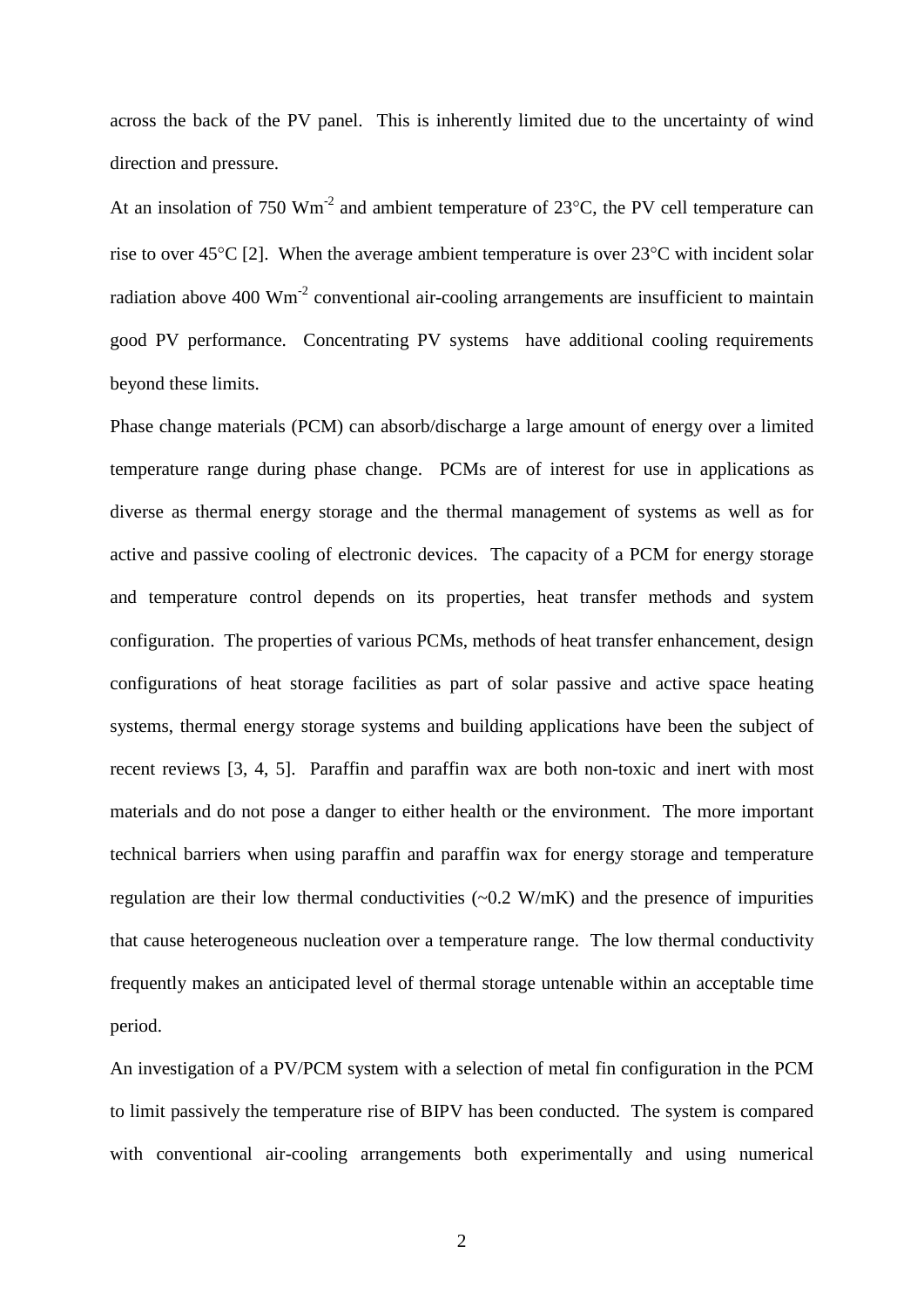simulation [2, 6]. It has been found that using a PCM "RT27" with metal fins can significantly moderate the temperature rise of the PV in a PV/PCM system. In order to optimise the system, a detailed study to provide insight into the effect of fins on natural convection inside the system is required. Venkatesana, et al. [7] simulatied the paraffin crystal structure formed when wax deposits on an inner pipe wall. It was found that the crystallization of paraffin is determined by both the shear rates and cooling rates. With higher wax contents, the introduction of oscillatory motion not only promotes wax deposition, but also accelerates the crystal growth to achieve full wax deposition [8]. The effect of crystalline segregation on temperature regulation within the rectangular shape of a PV/PCM system is however not clear.

The effect of convection and crystalline segregation on the heat transfer efficiency within a PV/PCM system for PV temperature regulation was evaluated experimentally and is reported in this paper. The thermal performance of bulk PCM with crystallization segregation for different internal fin arrangements is also presented.

### **2. Experimental Methods**

#### *2.1 Phase Change Materials Selection and PV/PCM Testing System Fabrication*

Three proprietary paraffin based PCMs were studied. Table 1 lists the thermophysical properties of Waksol A, RT27 and RT35 [9] [10]. To take account of volume expansion during melting, only 85% of the total volume of test system was filled with PCM.

The PV/PCM system, shown in Figure 1 was fabricated to study the effect of fins on the PV/PCM systems temperature control in relation to PCM porosity. The 5 mm aluminium front and back walls of the PV/PCM test system provided a high rate of heat transfer to the PCM. This was enhanced further by a series of demountable metal fins extending into the PCM from the front wall. The interior dimensions of the containers were 0.132m long by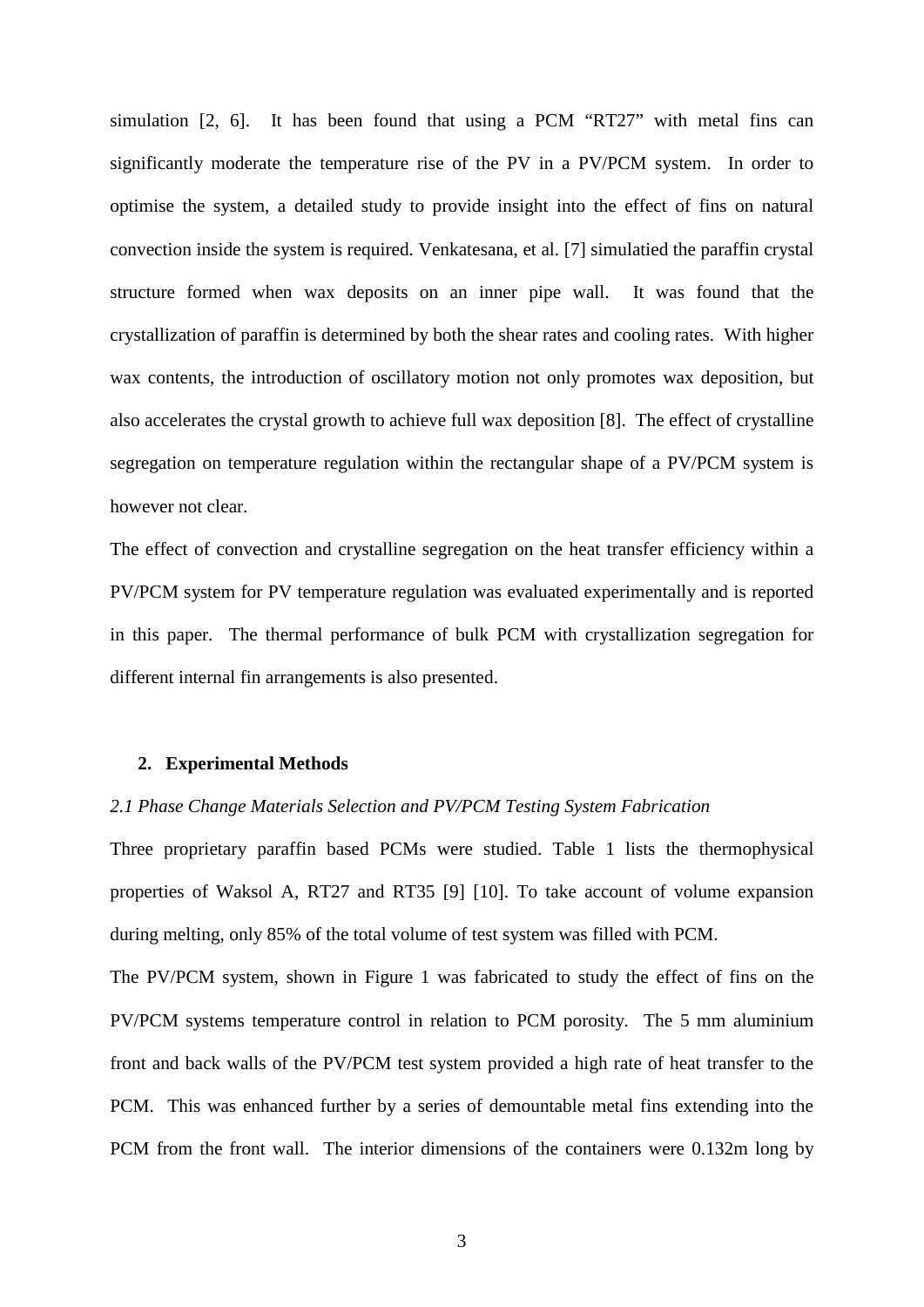0.04m depth by 0.3m high. The upper and lower horizontal and the vertical end faces of the PV/PCM system were made of 0.012m thick clear perspex through which the phase transition could be observed. 0.050m thick polystyrene foam, thermal conductivity  $0.027 W m^{-1} K^{-1}$ provided insulation on the top, bottom and side areas of the system. The insulation located on the vertical ends and top faces could be removed to enable observation of the system interior.

### *2.2 Experimental Apparatus*

The experimental apparatus consisted of the PV/PCM experimental test system with variable fin spacings, a GR262 solar simulator lighting system, environmental chamber and an independently powered programmable data-acquisition device. The ambient temperature and temperatures both within and on the external surfaces of the PV/PCM systems were measured using 0.2 x  $10^{-3}$  m diameter T-type copper-constantan thermocouples calibrated to  $\pm 0.1^{\circ}$ C using a standard resistance-temperature detector. Ten T-type thermocouples equally distributed on the front and back surfaces of the PV/PCM system measured surface temperatures. Thirty one thermocouples were divided between seven levels within the PV/PCM system denoted by A to G at 30 mm intervals from the bottom to the top of the system as shown in Figure 2. Insolation was measured using a Kipp and Zonen class 2 pyranometer.

The data acquisition device collected and stored data from the thermocouples and pyranometer at 60 second intervals. The data from the data logging system was then transferred to a computer for analysis. The logger was located adjacent to the test system shaded from the simulated insolation. A chamber that could be cooled to below -30°C was used for the PCM cooling tests.

#### **3. Results and discussions**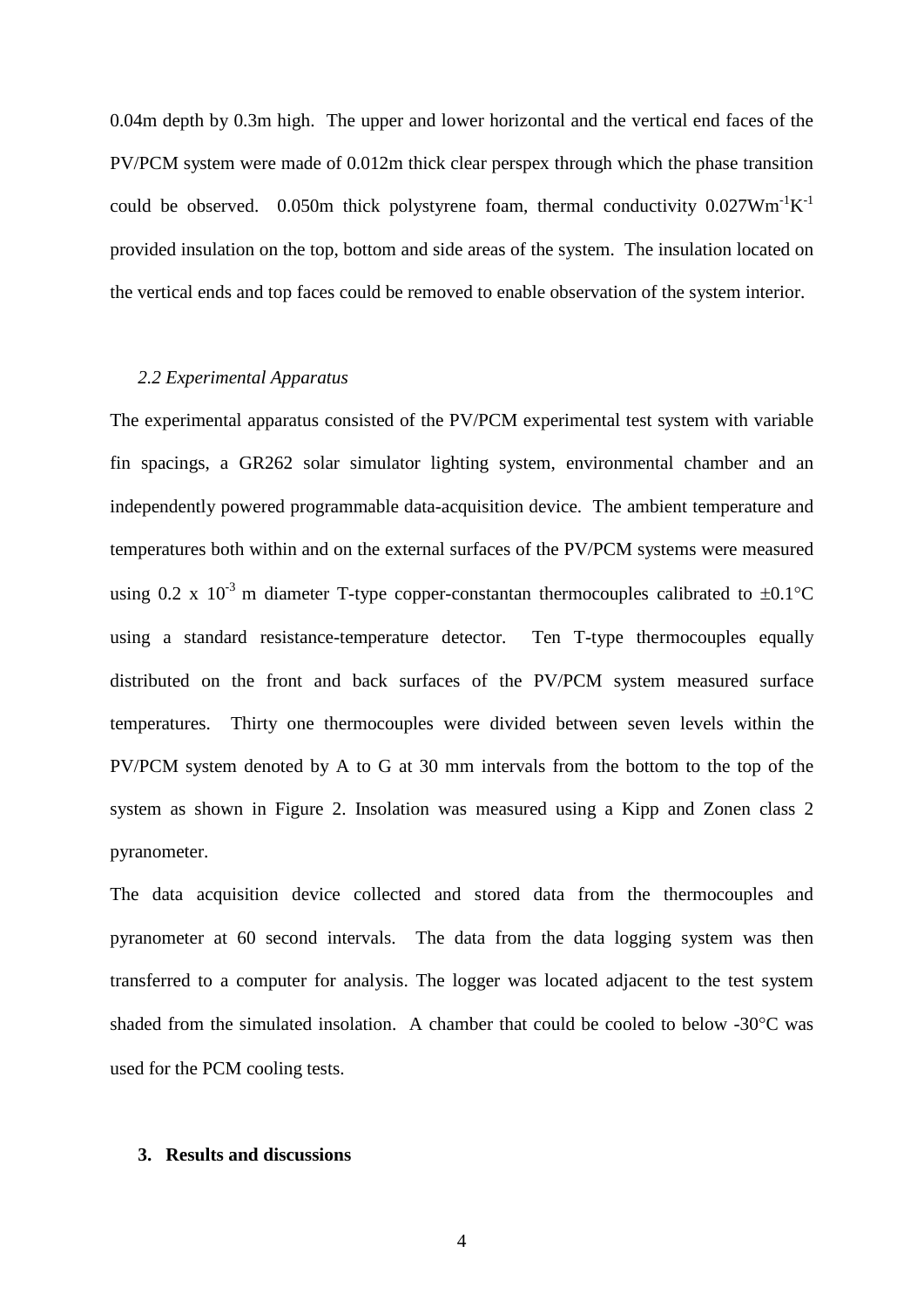*3.1 Physical Structure of PCMs in the PV/PCM System with Melting and Solidification Cycle* Convection in the melted liquid PCM plays an important role for PV/PCM system temperature control. Melting depends on parameters such as temperature, the inner physical structure of the PCM in the PV/PCM system and the cooling rate to the PCM. Convection in the system may be caused by [11]:

- a) Forced convection resulting from imposed pressure gradients, electric, magnetic forces or movement of external surfaces surrounding the melt,
- b) Buoyancy forces (natural convection) caused in the presence of gravity by density differences in the liquid resulting from temperature changes,
- c) Solidification shrinkage induced flows

Solidification shrinkage is due to the change of density from liquid to solid PCM. This will further affect the cycle process of melting. Due to minimal impurities in the paraffin, crystallisation occurs at temperature below their natural phase change temperatures. The PCM first solidifies with a dense structure in the area adjacent to the cooling wall of the container, the effect of volume contraction when the PCM solidifies increases the PCM porosity in the centre of the bulk PCM.

In order to determine the affect of crystallisation in the PV/PCM system on the temperature regulation of the PV, three PCM samples (Table 1) have been tested. PCM RT27 and RT35 have same liquid density as PCM Waksol A, but their solid densities are higher than Waksol A. From Figure 3 it can be seen that for the same liquid volume, PCM RT35 has less solid volume than PCM Waksol A ,consequently the cavity formed in the RT35 sample was larger than that in the Waksol A sample. When using the paraffin based PCM for PV heat dissipation the cavity formed will increase the heat transfer resistance. During PCM melting, if there is no effective path to release the pressure due to volume expansion then system leakage can result.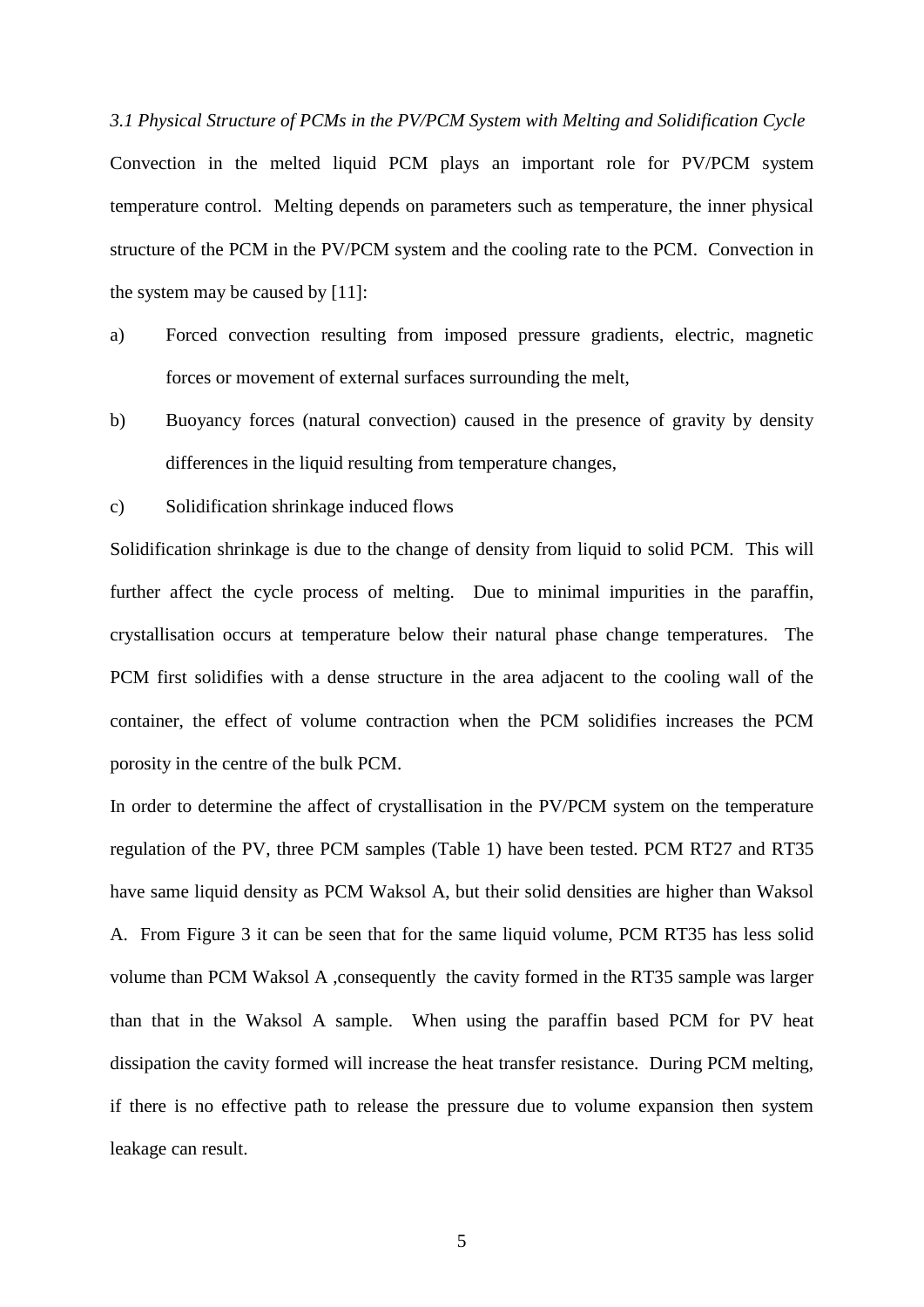Metal fins in the PCMs increase the heat transfer inside the PCMs by increasing the surface area over which heat transfer to the PCM occurs and also act as a pressure release path for the melted PCM. Experimental investigations of a PV/PCM system with two fins in a horizontal position have been conducted. During PCM solidification there is shrinkage with gaps formed under the fins. From Figure 4 it can be seen that the horizontal fins increase heat transfer, however they also increase heat transfer resistance by blocking the movement of bubbles formed under the fins during PCM melting.

A PV/PCM system filled with 85% RT27 with full size vertical metal fins was fabricated. The grooves on the interior walls of the PV/PCM system enabled the installation of a different number of fins up to a maximum of 32 fins on a 4 mm spacing The thickness of the steel fins was 0.5 mm. Systems without fins and with fins at 8mm, 12mm and 24 mm spacings were investigated. The test rig was in a vertical position to mimic building integrated PV mounted on a wall.

#### *3.2 The Thermal Performance of PCM in PV/PCM System with Melting Process*

The PV temperature regulation provided by a PV/PCM system, depends on the thermal behaviour of the PCM in the PV/PCM system. Figure 5 presents the temperature variation with elapsed time along the height in the centre of the non-finned PV/PCM system. The average temperature on the front surface of the system under a simulated insolation of 750Wm-2 and an average surrounding ambient temperature of 19°C was measured. It was found that the temperature for a single plate could reach 63°C in 50 minutes. By using PCM RT27 with a melting temperature of 28°C with similar conditions, the PV/PCM system without fins reduced the temperature rise of the PV to 42°C at a time of 250 minutes. With continued energy input, the melting of PCM occurred from top to bottom (points G to A locations see Figure 2) with clear temperature stratification. Initially conduction was the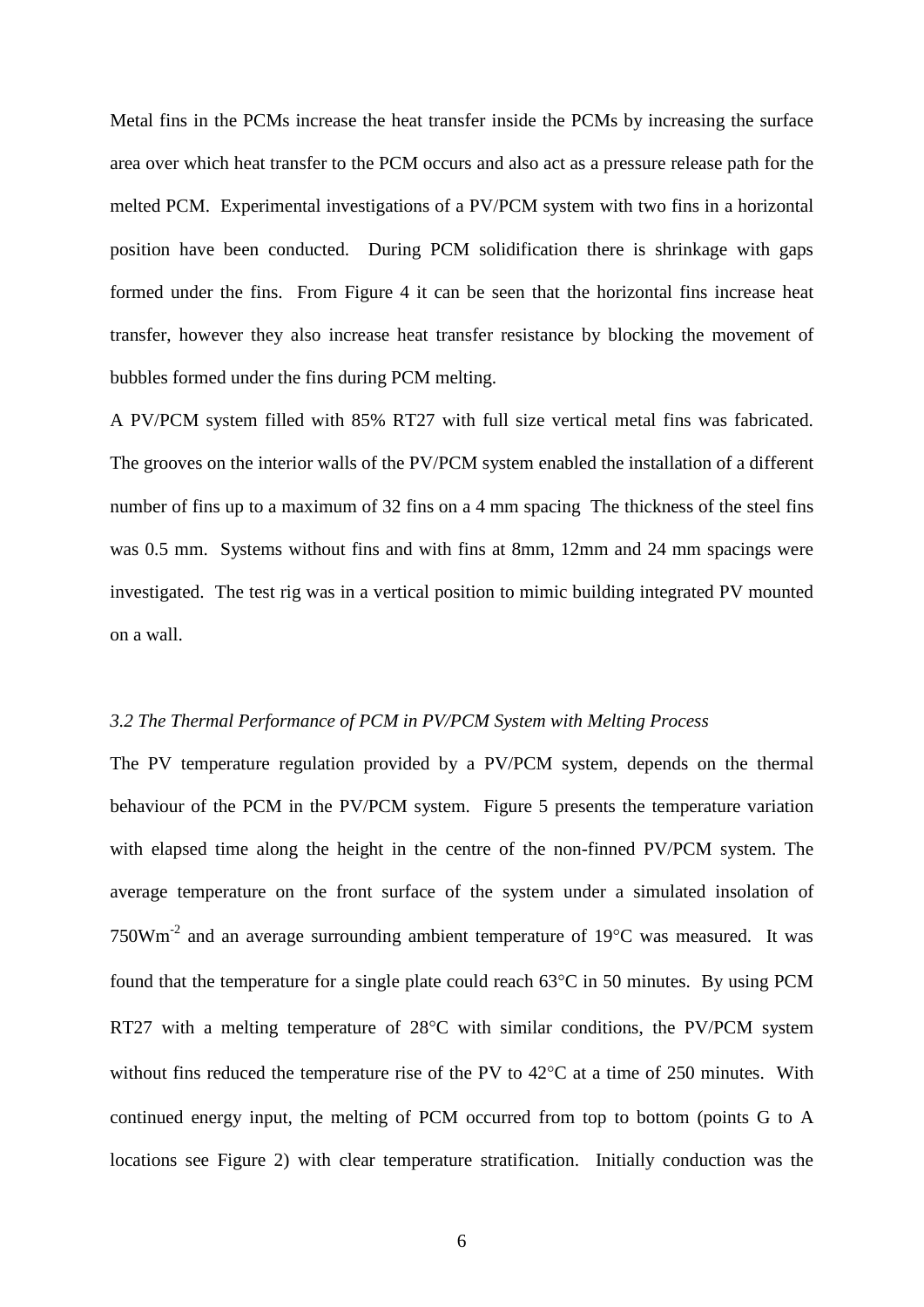dominant mode of heat transfer with a linear temperature increase with time. After 75 minutes, convective heat transfer ensued at points G and F as can be seen in Figure 5. Due to convection, the temperature increased sharply towards the front surface PV temperature while the temperatures in the solid phase locations (A, B, C, D and E) maintained their slow conduction-dominated increase. Convection led to increased heat dissipation from the upper molten PCM which caused the temperature of the molten PCM to increase slowly with time; this reduces the rate of temperature rise of the PV. With an increasing volume of molten PCM, the phase change temperature control effect was reduced. Points G and F at the upper section of the PV/PCM system have a higher temperature increase rate when in the solid phase than elsewhere in the system. This is due to the higher volumetric heat capacity of PCM that formed at the central top region during solidification. After melting occurred with natural-convection as indicated, the temperature at point G (30 mm below the top surface) showed a sharp increase in temperature with a large fluctuation. As the solid PCM occupies less volume than the liquid PCM, the shrinkage during solidification migrates from the cooler walls to the centre. This leaves a trough like structure when during melt is filled by expanding liquid PCM rising along the vertical heated surface and spilling into this trough.subsequently being cooled towards the surrounding solid PCM temperature (Figure 5).

# *3.3 Thermal Performance Comparison for PV/PCM Systems with Different Fin Spacings*

A detailed analysis on the effects of fin spacings of 4 to 33 mm on the temperature control of the front surface of the PV/PCM system has been undertaken. Figure 6 shows the temperature variation with time from lower section point A to upper section point G in the centre of the PV/PCM system for different fin spacings. The temperature distribution inside of the system and on the front surface of the system with time for  $750 \text{ Wm}^2$  incident radiation is presented in Figures 6. When metal fins are added to the system the deep "funnel" cavity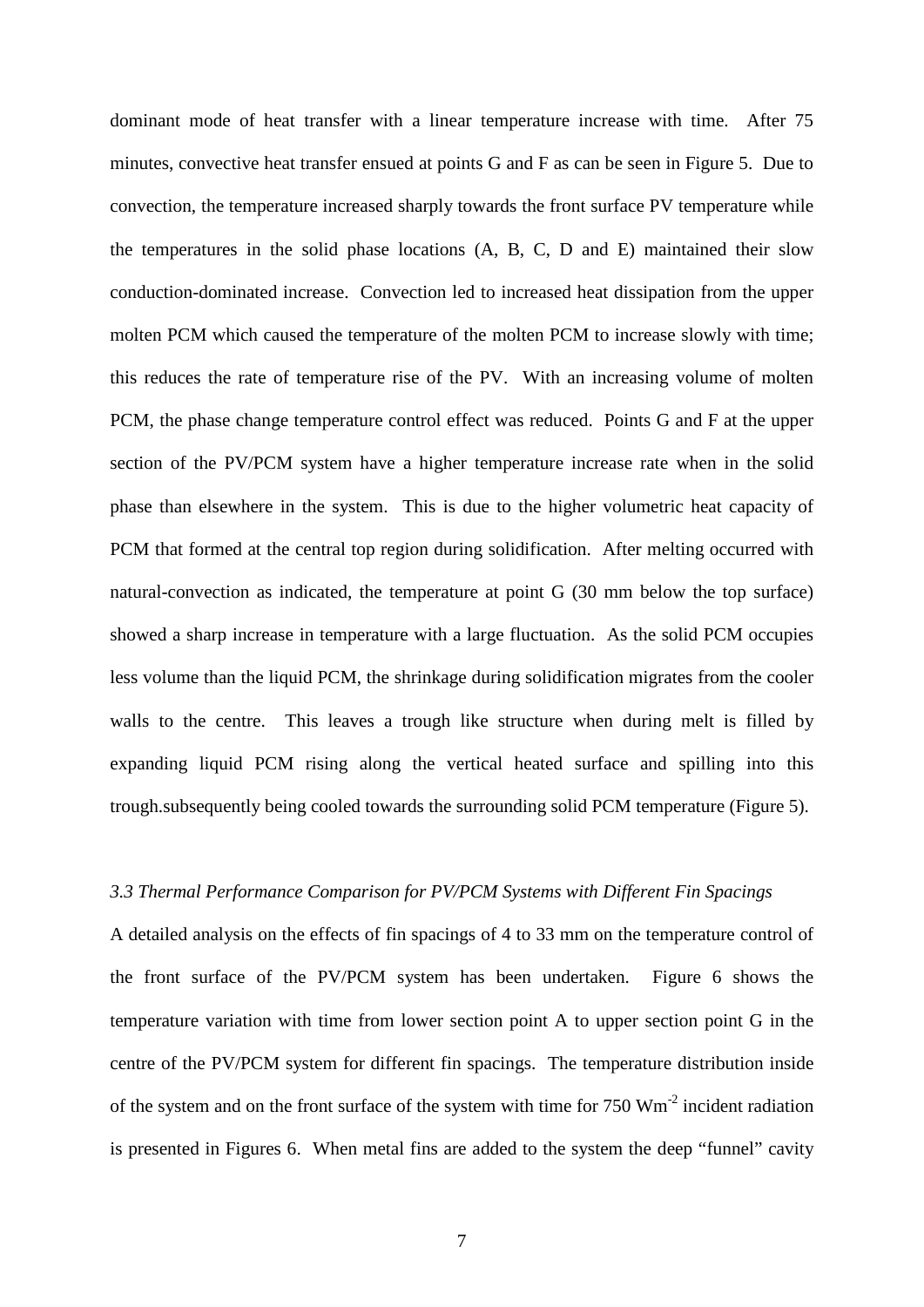that forms in the upper PCM surface on solidification is divided into several small shallow funnel shape cavities between the fins. This enabled the stress developed during the phase change from solid to liquid to be released avoiding leakage from the PCM container. The increased number of fins reduced the formation of a deep cavity in the upper surface of the PCM and stabilized temperature fluctuations in the system.

Thermal stratification with height in the system indicates both that little mixing ensued and that the convective flow is laminar. When the fin spacing is more than 33mm, convection in the molten PCM combined with phase change of the solid PCM stabilised the temperature in the molten PCM. With the fraction of molten PCM increasing this stabilisation in the lower section of the system was reduced. At the lowest test point A, after the PCM at this location melted, fluid flow suddenly increased the temperature followed by sensible heat transfer. Fins increased the heat transfer inside the PCM and reduced the temperature rise on the front surface. With certain fin intervals convection increased the rate of heat transfer. With time the level of thermal stratification was reduced, the total stratification was also reduced for closer intervals between the fins. An increased number of fins however reduced convection. An increased number of fins also reduced the thermal stratification, leading to a more uniform temperature distribution in the PV/PCM system.

When the fin spacing is reduced, the fins prevent the onset of natural convection in the molten PCM and the melting process is predominantly determined by conductive heat transfer. Consequently, the time required for melting to occur is increased (see 24mm and 12 mm). When the fin spacing is reduced to below 12 mm, the period over which phase change takes place is reduced and although the front surface temperature is more uniform the temperature after 150 minutes increases more rapidly.

# *3.4 Effect of Fins on the Thermal Control for PV/PCM System*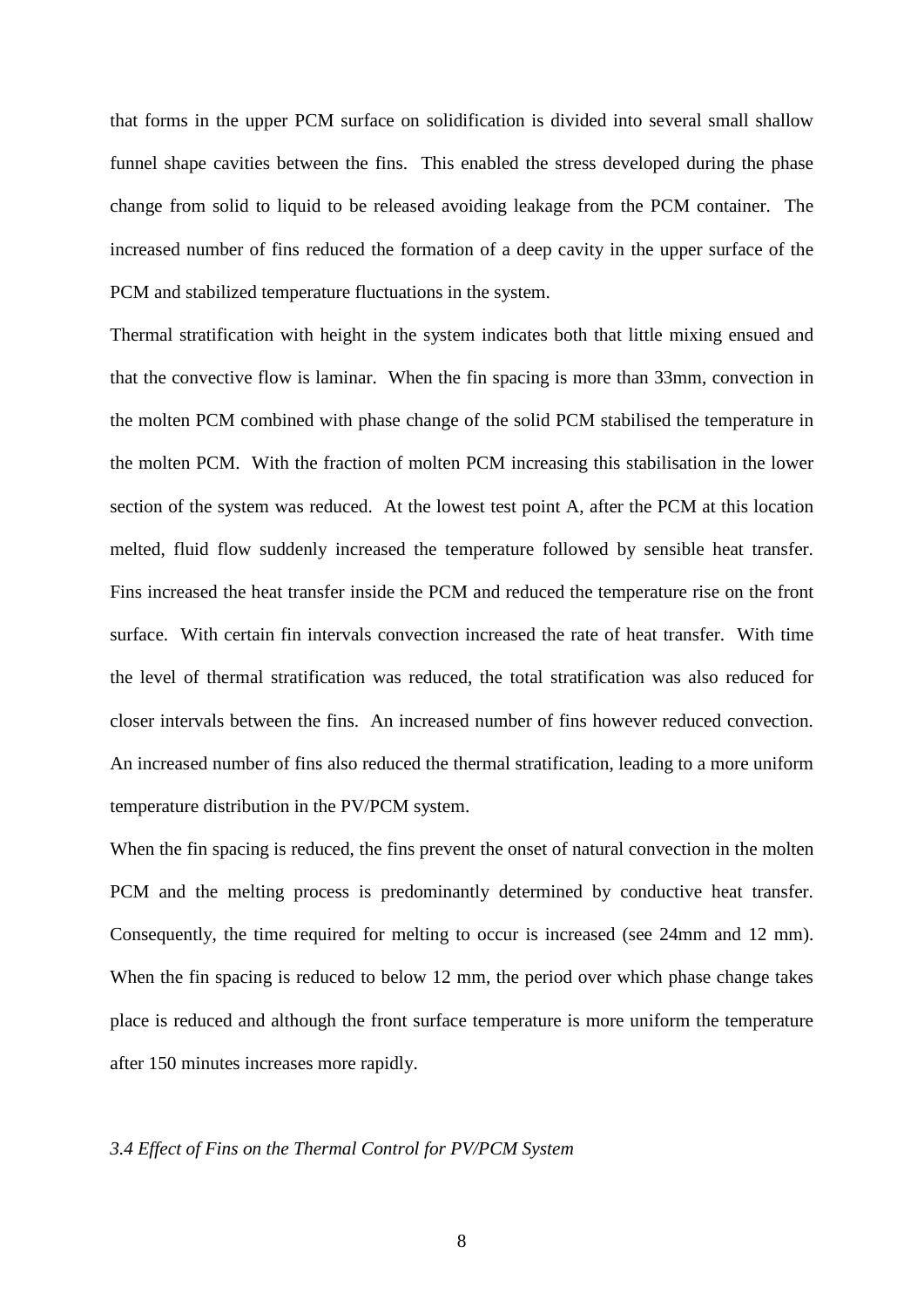The average temperatures on the front surface of the system with different fin spacings and no fins are shown in Figure 7. It can be seen that the fins effectively moderate the temperature rise on the front surface of the PV/PCM system. Fins reduce the temperature rise on the front surface and reduce the thermal stratification within the system. Fins however reduce the period over which temperature control is achieved, the increased weight due to the metal fins is also a potential problem. *Ar* is defined to be the ratio of fin spacing to system depth. The relationship of *Ar* to the period of temperature control and stable temperature control capacity for the PV/PCM system is presented in Figure 8 which can be used for system optimisation to design systems to meet required conditions.

### *3.5 Effects of Rayleigh Number*

The Rayleigh number  $(R_a)$  [12] describes the importance of buoyancy forces which drive convection compared to the diffusive processes (heat and momentum) which act to stabilise convection. Figure 9 shows that the Rayleigh numbers vary with metal fins spacing inside the system. After the PCM is fully melted, the Rayleigh number decreased when the fin spacing was reduced. With certain fin spacings the convection effect can increase the heat transfer rate. However when the fin spacing is less than 12 mm the convection effect is limited.

### **4. Conclusions**

Elevated operating temperatures reduce the solar to electrical conversion efficiency of crystalline silicon photovoltaic (PV) cells. A PCM can be used to passively limit the PV temperature rise. However low heat transfer rates into the PCM and poor heat removal by the melted PCM need to be addressed if this method is to be used successfully. Methods of overcoming these barriers for using PCM for crystalline silicon PV temperature control are discussed in this paper. The PV temperature regulation provided by natural convection within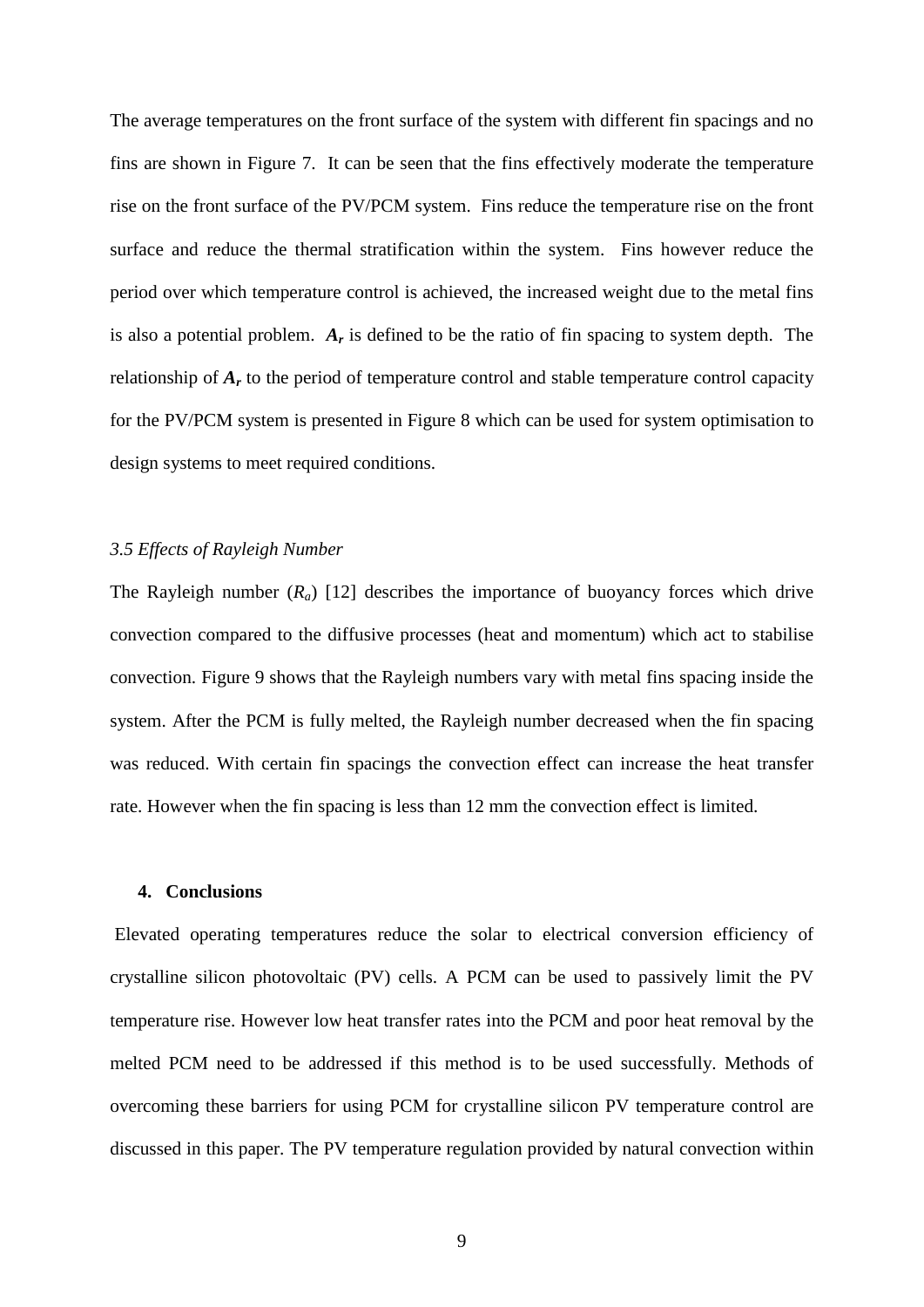the melted PCM in a PV/PCM system with differently spaced fins has been analysed in detail both theoretically and experimentally. The PCM melting process for finned and non-finned PV/PCM systems was the subject to detailed experimental evaluation.

This paper presents an experimental evaluation of the effects of convection and PCM crystalline segregation in the PCM on heat transfer within different internal finned PV/PCM systems. So using RT27 PCM with internal fins, the temperature rise of the PV can be reduced when compared to using a single flat aluminium plate. The improved fundamental understanding of the processes within the PV/PCM system provided by this work can be used to optimise the design of PV/PCM systems.

# **Nomenclature**

| $C_P$                                                                 | Specific heat                                | $\begin{array}{c} \rm{Jkg}^{^{-1}}\ K^{^{-1}} \\ \rm{ms}^{^{2}} \end{array}$ |
|-----------------------------------------------------------------------|----------------------------------------------|------------------------------------------------------------------------------|
|                                                                       | Gravitational constant                       |                                                                              |
| $\frac{g}{k}$                                                         | Thermal conductivity                         | $\mathbf{W}\mathbf{m}^{\text{-}1}\mathbf{K}^{\text{-}1}$                     |
| $\varDelta T$                                                         | Temperature difference between the front and |                                                                              |
|                                                                       | rear wall of the system                      | $\rm ^{o}C$                                                                  |
| $\beta$                                                               | Volume expansion coefficient                 |                                                                              |
| $\Delta x$                                                            | Depth of the PV/PCM system                   | m                                                                            |
| $\rho$                                                                | Density                                      | $\text{kgm}^{-3}$                                                            |
| $\mu$                                                                 | Dynamic viscosity                            | $N \cdot m^{-2} \cdot s$                                                     |
| $v = \frac{\mu}{\rho}$                                                | Kinematic viscosity                          | $m^2s^{-1}$                                                                  |
| $R_a \equiv \frac{g \beta \Delta T \Delta x^3}{v \frac{K}{\rho C_p}}$ | Rayleigh number                              |                                                                              |

#### **References**

[1] H. A. Weakliem, and D. Redfield, (1979). Temperature dependence of the optical properties of silicon. Journal of Applied Physics 50, 1491-1493

[2] M.J. Huang, P.C. Eames and B. Norton, (2006), Experimental Performance of Phase Change Materials for Limiting Temperature Rise Building Integrated Photovoltaics, Journal of Solar Energy, 80, pp. 1121-1130.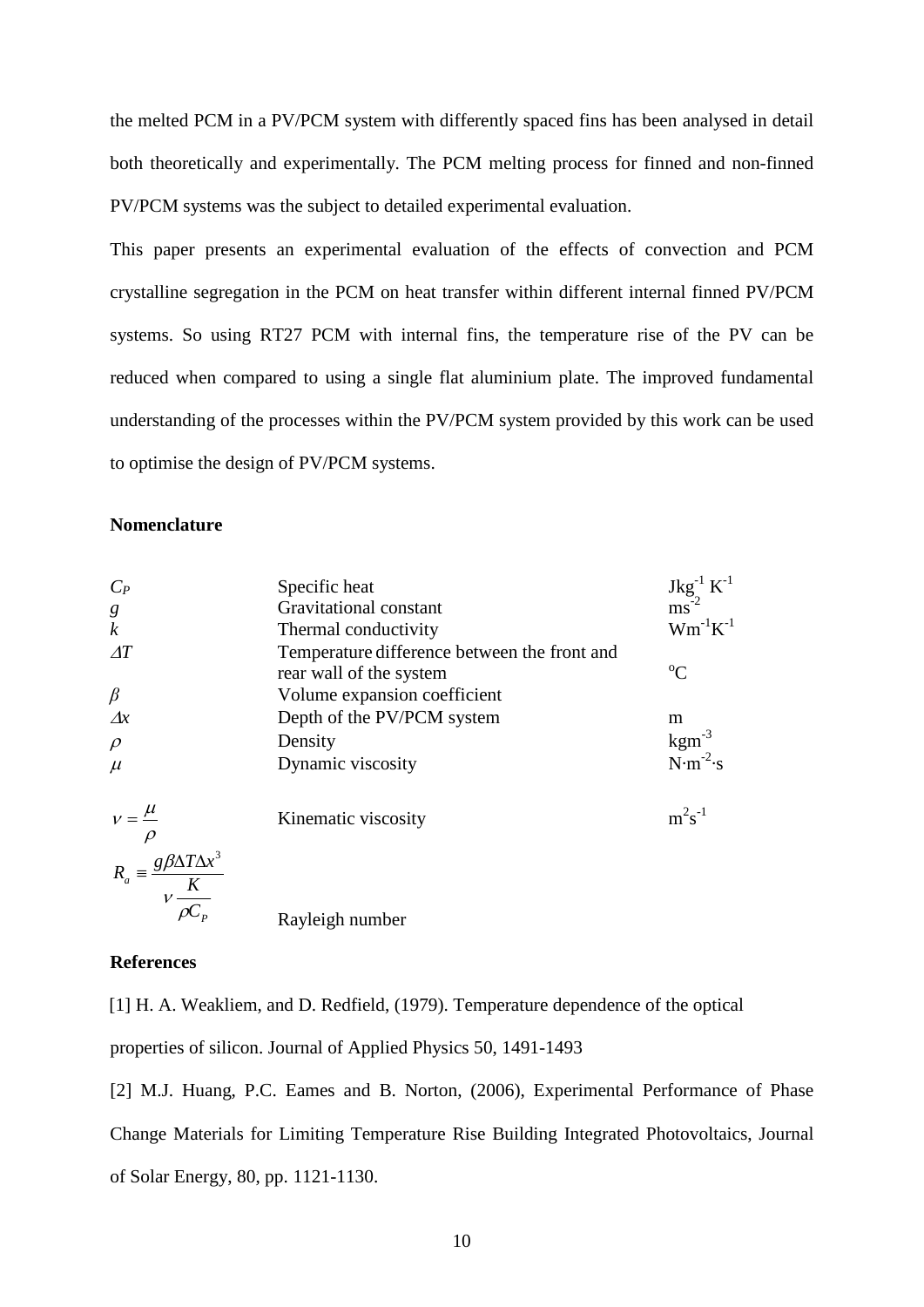[3] M. Kenisarin and K. Mahkamov, (2007). Solar energy storage using phase change materials, Renewable and Sustainable Energy Reviews, 11, pp. 1913–1965

[4] F. Agyenim, N. Hewitt, P. Eames, and M. Smyth, (2010) A review of materials, heat transfer and phase change problem formulation for latent heat thermal energy storage systems (LHTESS). Renewable and Sustainable Energy Reviews, 14 (2). pp. 615-628.

[5] R. Baetens B. Petter Jelle, A. Gustavsen, (2010). Phase change materials for building applications: A state-of-the-art review Review Article, Energy and Buildings, 42, 9, pp. 1361-1368.

[6] M.J. Huang, P.C. Eames and B. Norton, (2004), Thermal Regulation of Building-Integrated Photovoltaics Using Phase Change Materials, International Journal of Heat and Mass Transfer, 47, pp. 2715-2733

[7] R. Venkatesana,1, N.R. Nagarajanb, K. Pasoa,Y.-B.Yic, A.M. Sastryc, H.S. Foglera, (2005), The strength of paraffin gels formed under static and flow conditions, Chemical Engineering Science 60, pp. 3587 – 3598.

[8] Ismail Lukman, Westacott Robin E., Ni Xiongwei, (2008), On the effect of wax content on paraffin wax deposition in a batch oscillatory baffled tube apparatus, Chemical Engineering Journal 137, pp. 205–213

[9] Anon (a)., (2004). SCHUMANN SASOL data sheet. Schumann Sasol GmbH, Germany.

[10] Anon (b)., (2007). Rubitherm data sheet. Rubitherm GmbH, Hamburg, Germany.

[11] J.Banaszek, R. Domañski, M.Rebow and F. El-Sagier (1999). "Experimental study of solid liquid phase change in a spiral thermal energy storage unit." Applied Thermal Engineering 19(12): 1253-1277.

[12] F.P. Incropera and D.P. DeWitt, (1996). Fundamentals of Heat and Mass Transfer.  $4<sup>th</sup>$ Edn., John Wiley and Sons, New York, USA., ISBN-13: 978-0-471-794714.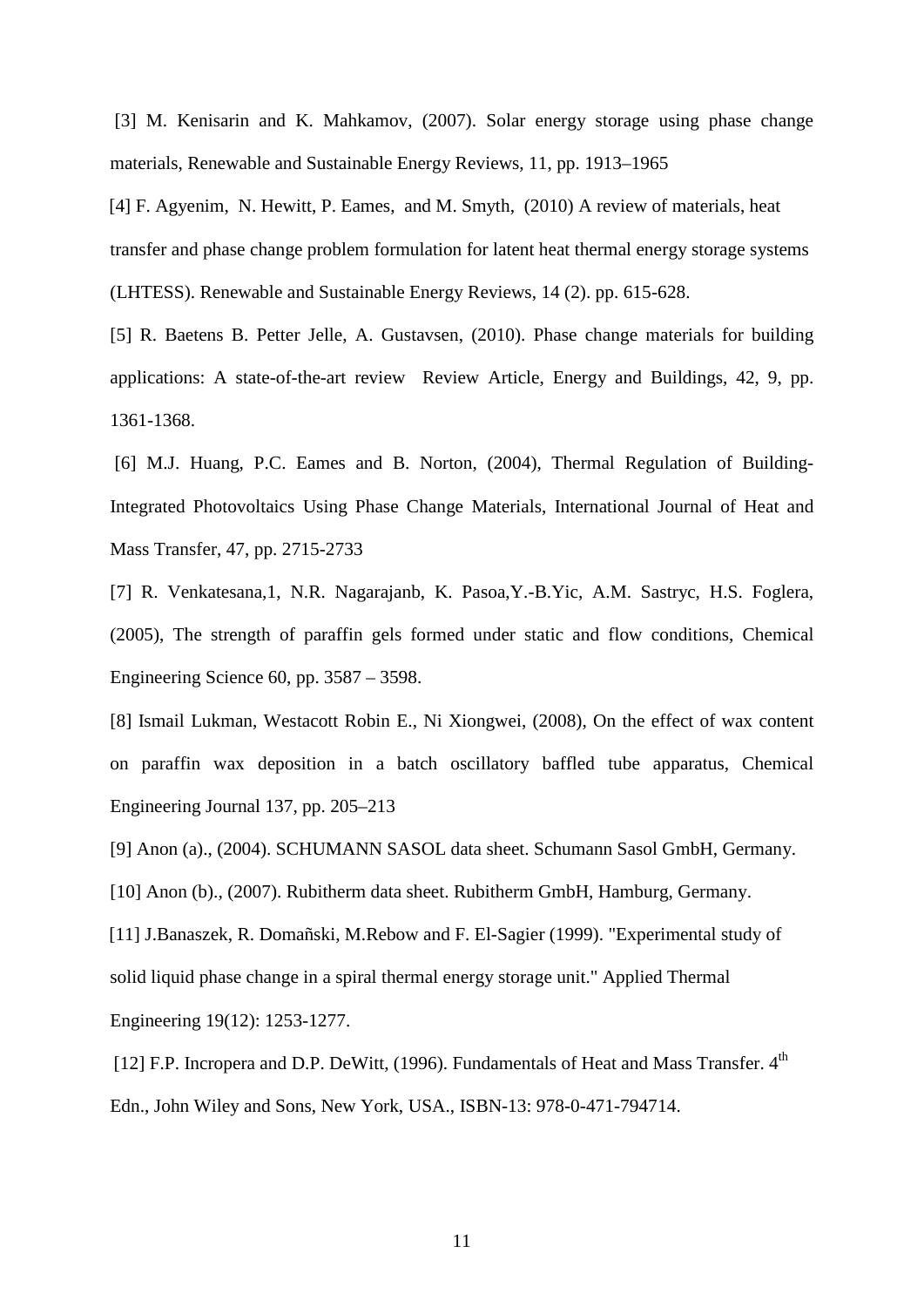



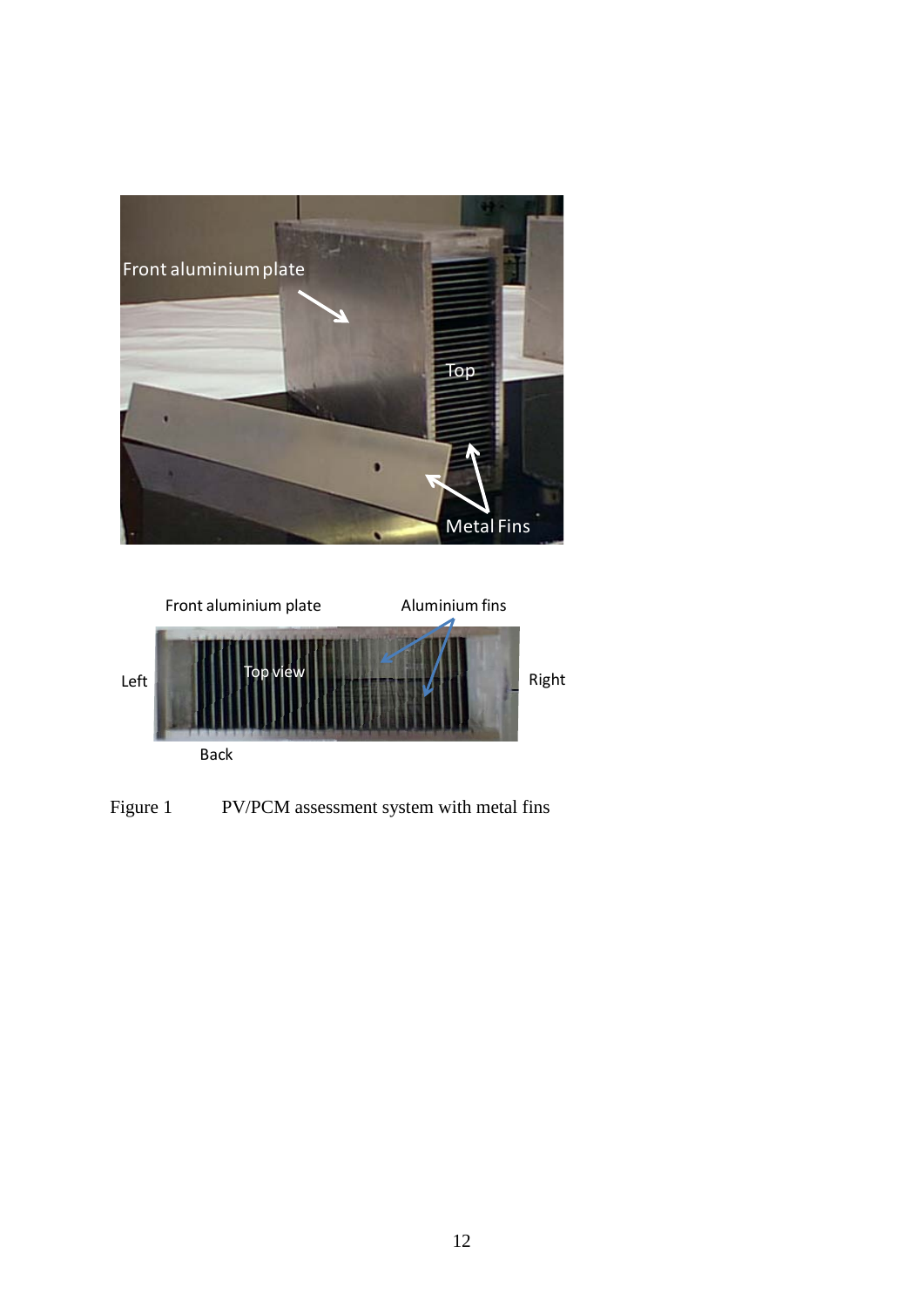

Figure 2 Distribution of thermocouples within experimental PV/PCM system



Figure 3 The porosity formed in the central bulk of PCM Waksol A and RT35 when solidification occurred using a  $-25^{\circ}$ C temperature.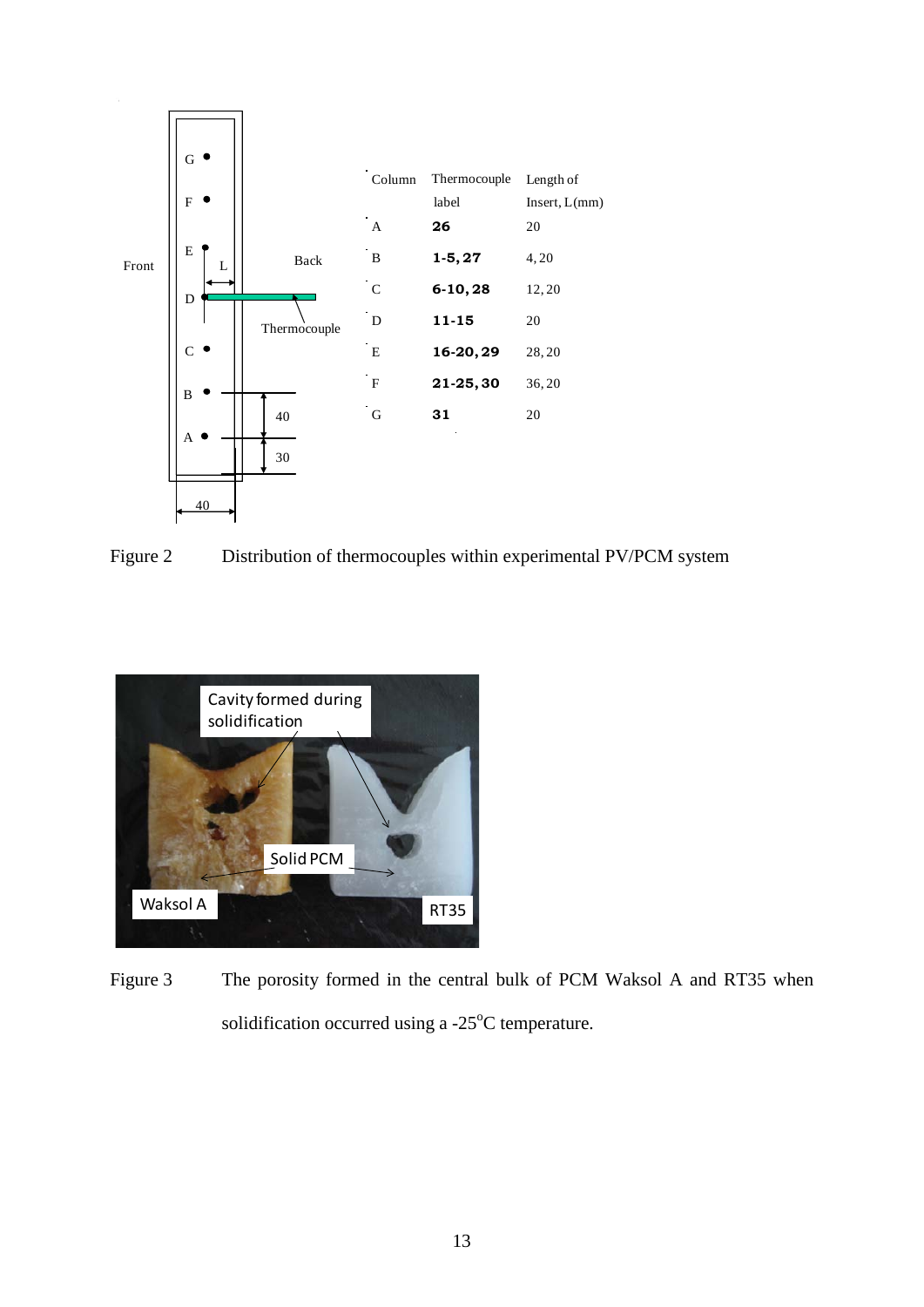

Figure 4 Bubbles under fins formed during melting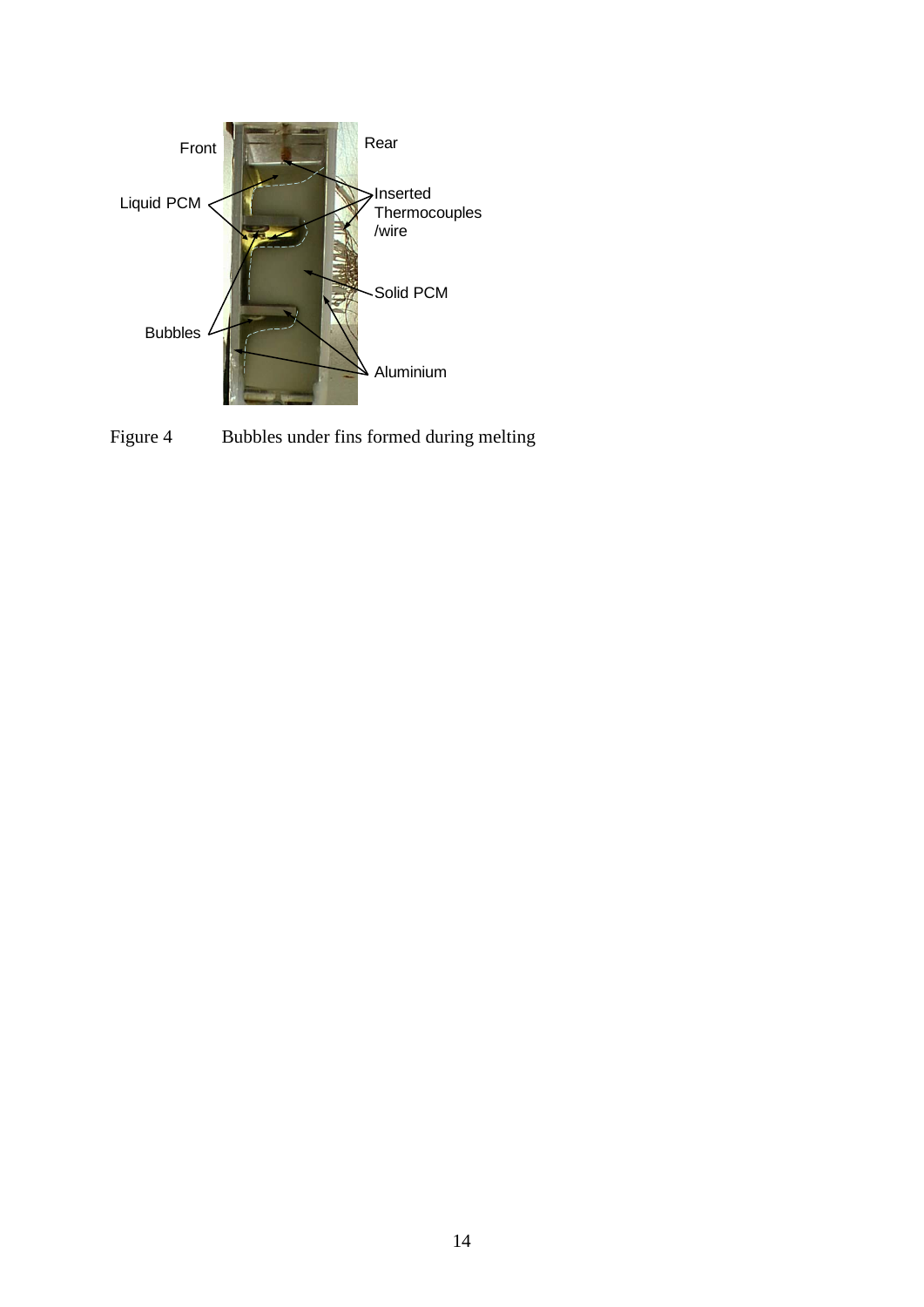

Figure 5 The temperature variation with time in the centre vertical line of PV/PCM system using RT27 with no fins for 750 Wm<sup>-2</sup> and surrounding average temperature 19°C.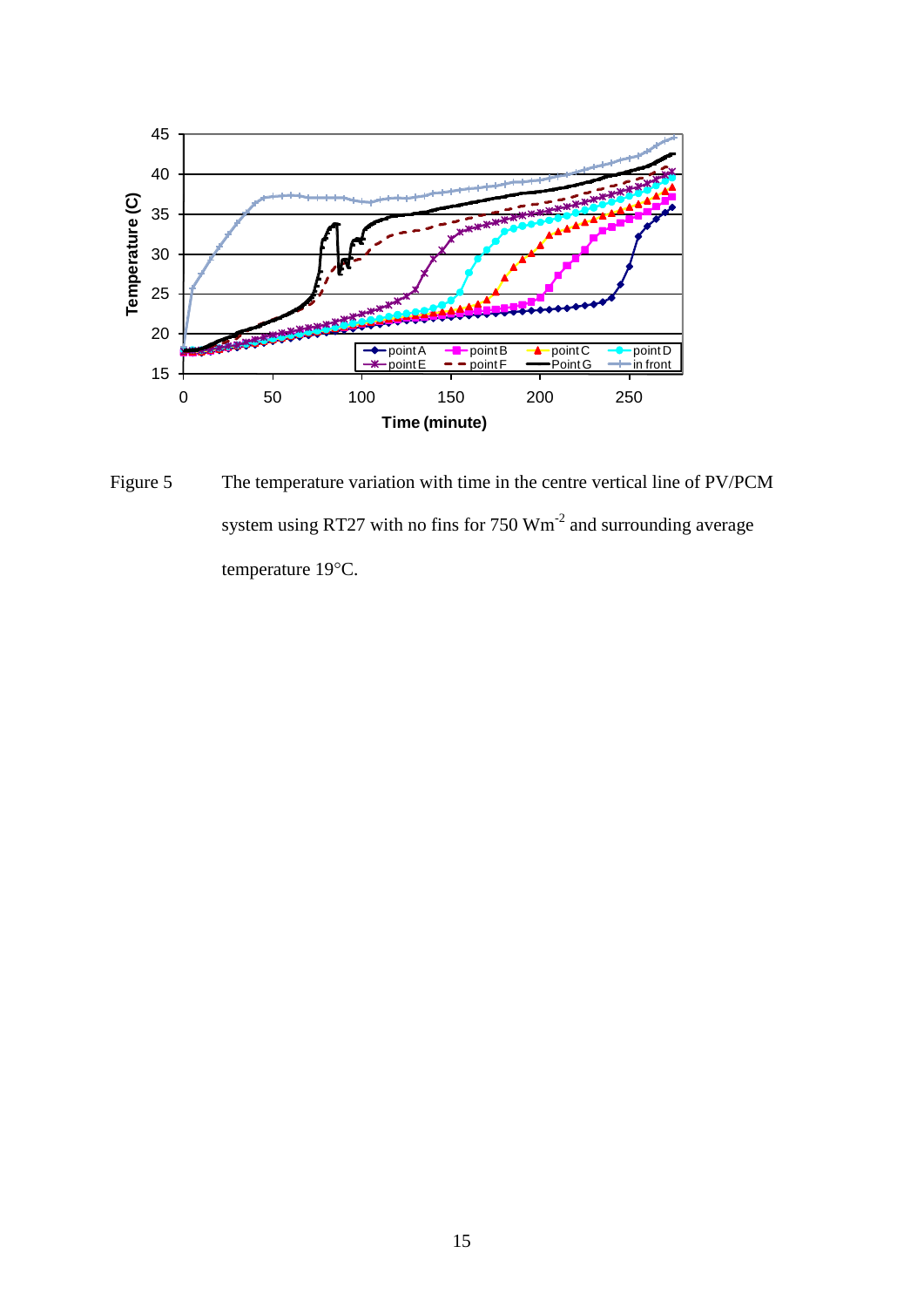

Figure 6 The temperature variation with time from lower section point A to upper section point G in the centre of the PV/PCM system for varied fin intervals.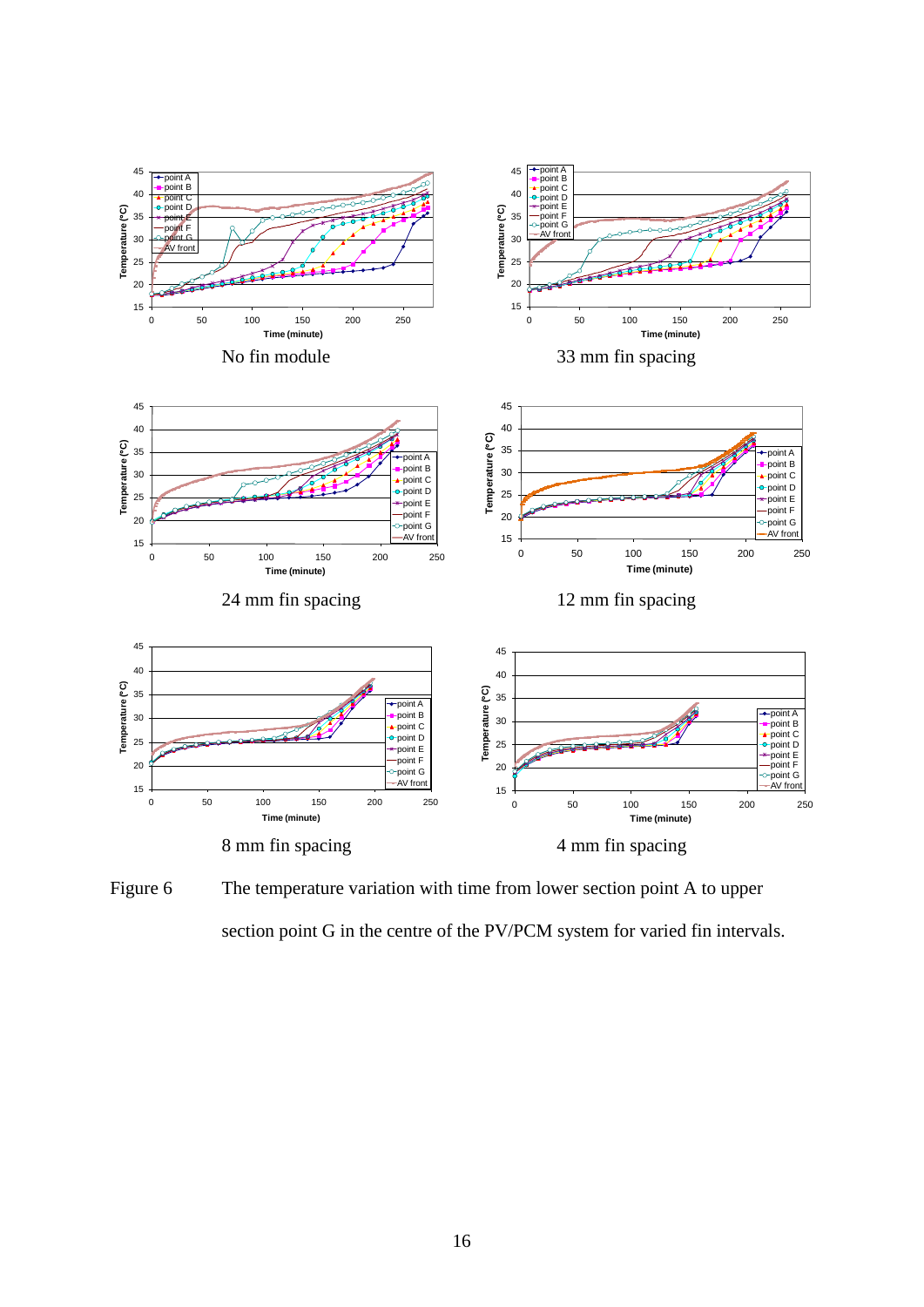

Figure 7 The measured average front surface temperature for systems with different fin spacings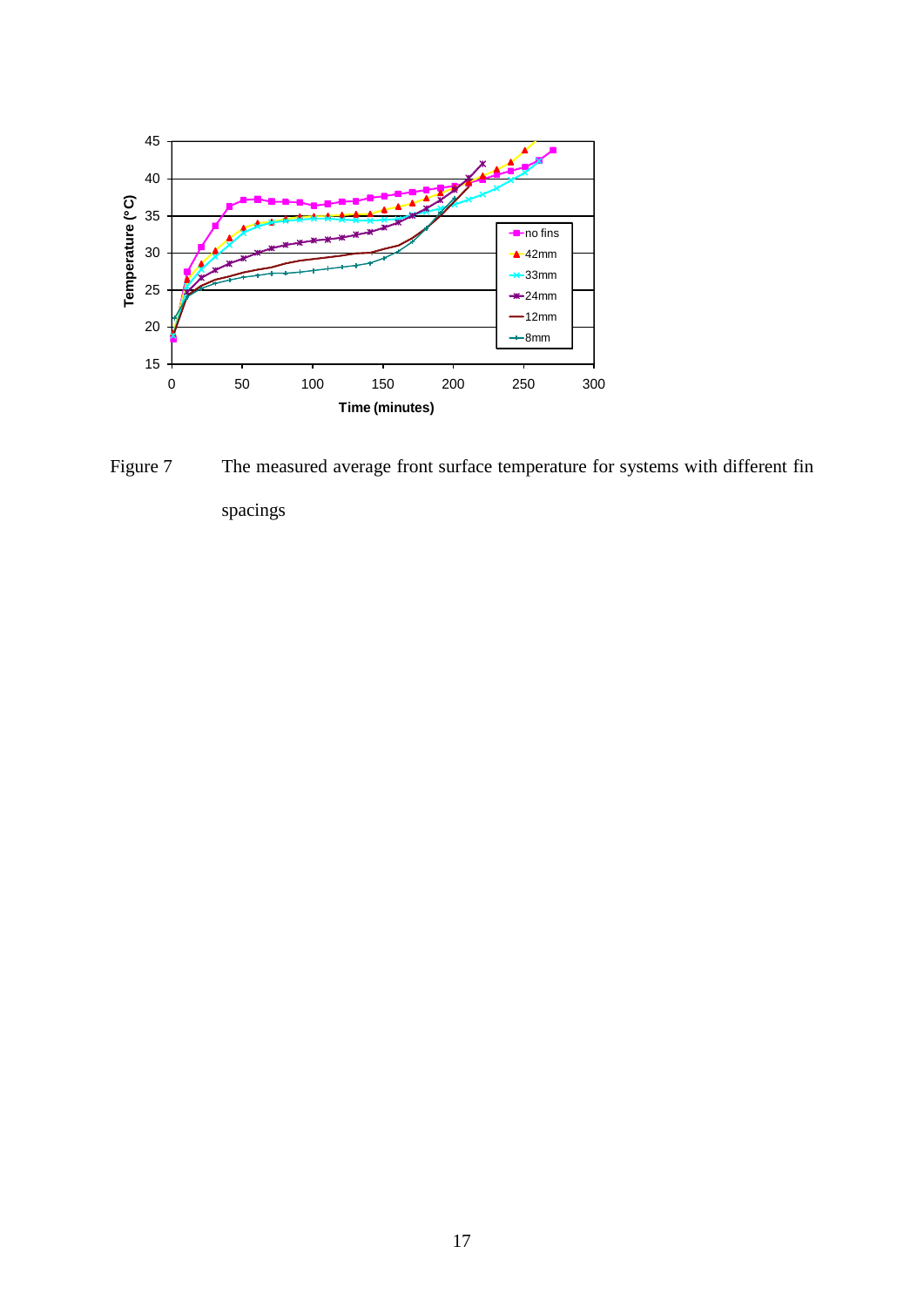

Figure 8 The temperature regulation with the ratio of fins spacing width on system



Figure 9 Rayleigh number for PV/PCM system with different fin intervals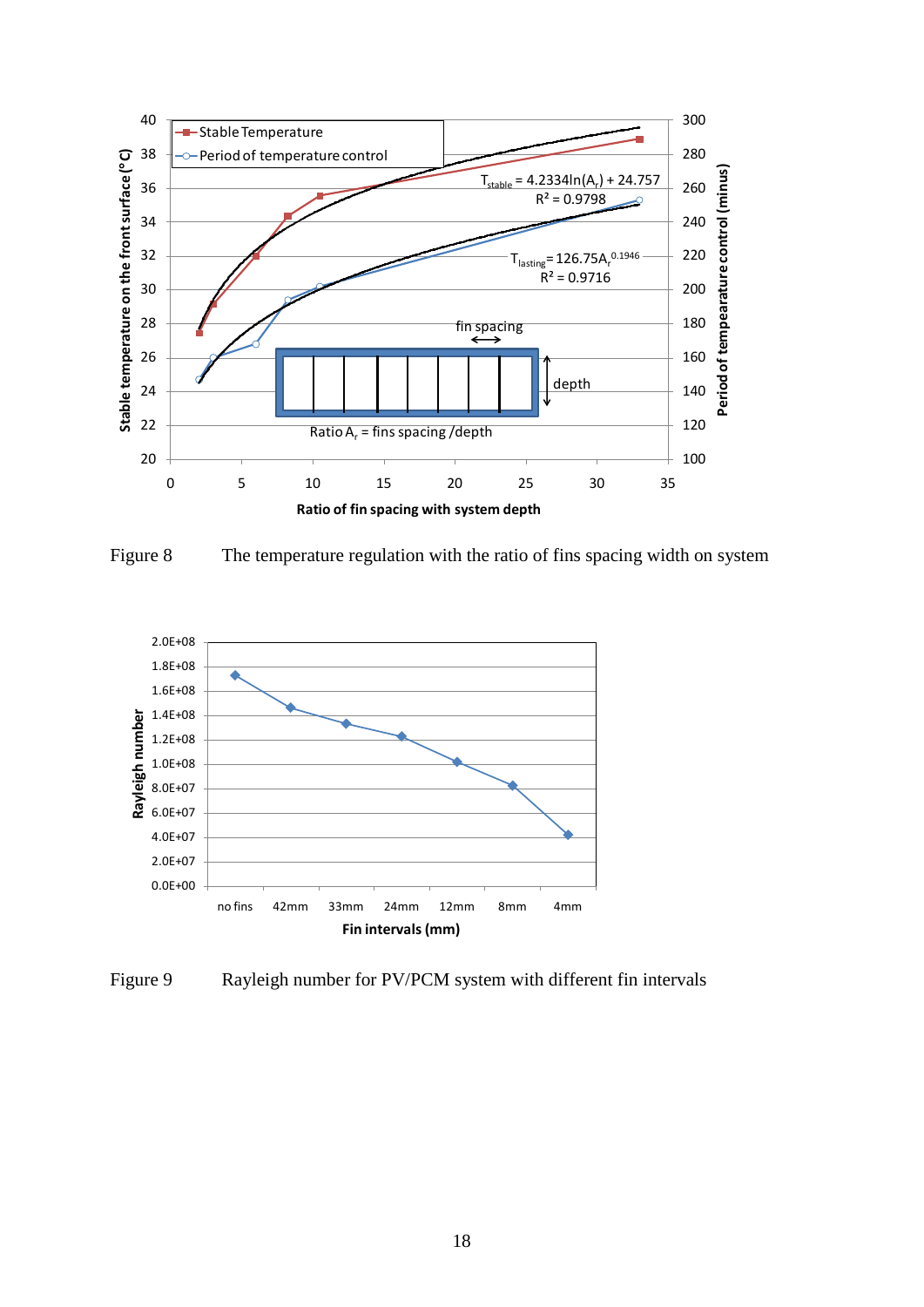|          |                                                      | PCM (Liquid/Solid) |           |         |  |
|----------|------------------------------------------------------|--------------------|-----------|---------|--|
|          |                                                      | WaksolA            | RT27      | RT35    |  |
| Property | Density                                              |                    |           |         |  |
|          | $\frac{\text{kg m}^{-3}}{\text{kg m}^{-3}}$<br>Solid | 770                | 880       | 880     |  |
|          | Liquid                                               | 760                | 760       | 760     |  |
|          | Specific heat capacity                               |                    |           |         |  |
|          | $J m^{-3} K^{-1}$<br>Solid                           | 1771000            | 1566000   | 1584000 |  |
|          | $\text{Im}^{3} \text{K}^{-1}$<br>Liquid              | 1848000            | 1800000   | 1824000 |  |
|          | Thermal conductivity                                 |                    |           |         |  |
|          | $W m^{-1} K^{-1}$<br>Solid                           | 0.33               | 0.2       | 0.2     |  |
|          | $W m^{-1} K^{-1}$<br>Liquid                          | 0.31               | 0.2       | 0.2     |  |
|          | Melting temperature<br>$^{\circ}C$                   | $32 - 36$          | $25 - 28$ | 35      |  |
|          | Latent heat of fusion $J kg^{-1}$                    | 162000             | 184000    | 157000  |  |
|          | Kinematic Viscosity mm <sup>2</sup> s <sup>-1</sup>  | N/A                | 26.32     | 3.3     |  |
|          | (at 70 °C)                                           |                    |           |         |  |
|          | $\rm ^{o}C$<br>Flash point                           |                    | 164       | 178     |  |
|          | Volume expansion<br>$\%$                             |                    | 10        | 10      |  |